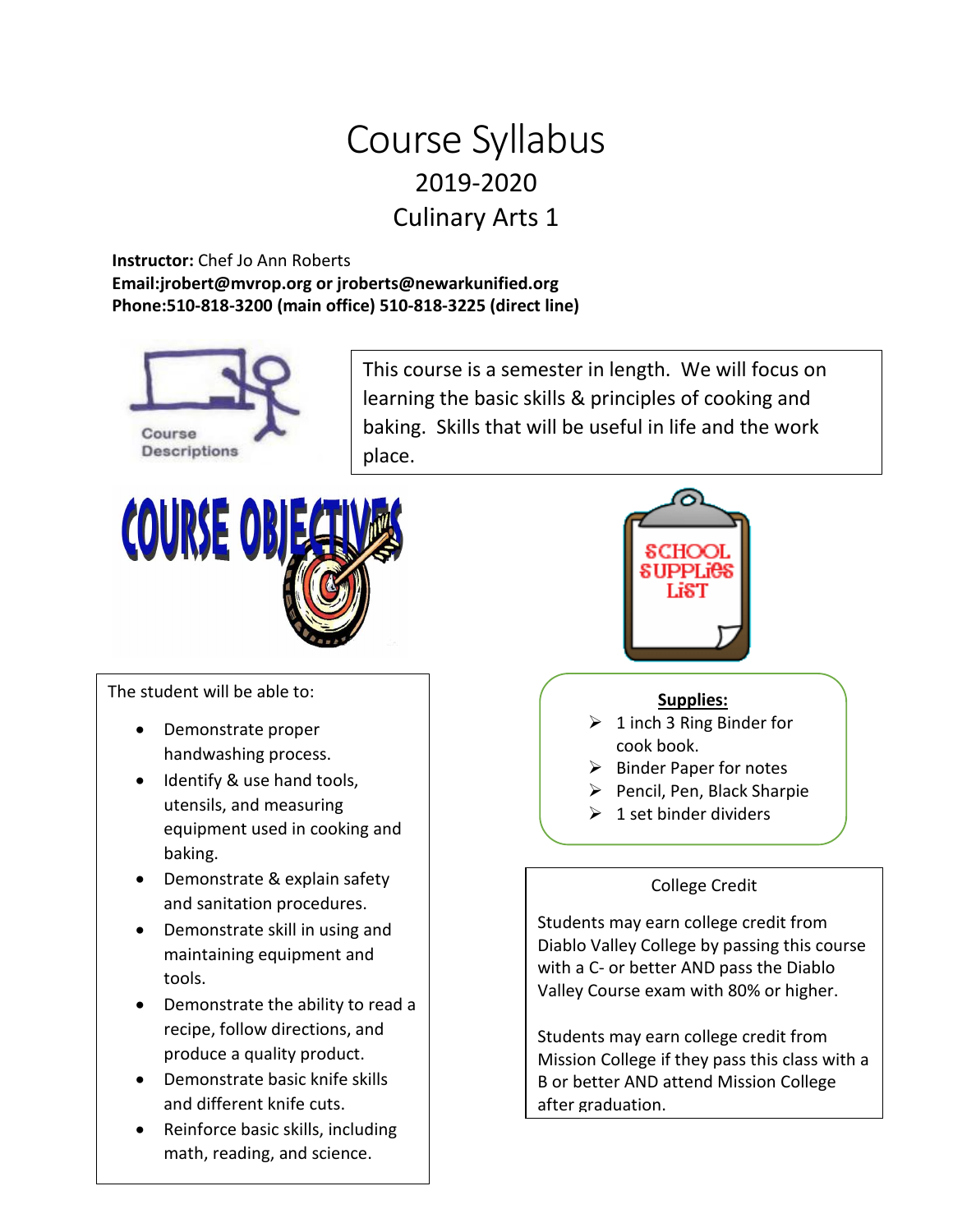#### Class activities will include, lecture, demonstration, guest speakers, film, discussion, group work, hands on food labs. Group cooperative outcome & presentations.

*Students are expected to keep a cookbook which will be checked periodically and turned in at the end of the semester. Notebook should contain: class notes, recipes, handouts, assignments, returned quizzes and tests. \*\*\*Notebook must be a 3 ring binder.*

# Course Expectations:

## **Course Outline:**

- $\triangleright$  Food safety & sanitation & personal hygiene
- $\triangleright$  Kitchen & equipment safety
- $\triangleright$  Tools & equipment Identification
- $\triangleright$  Knife Skills
- $\triangleright$  Basic Cooking Techniques
- $\triangleright$  Basic Baking Techniques
- $\triangleright$  Purchasing, Cost Control & Menu Design
- $\triangleright$  Nutrition
- $\triangleright$  Successful work place skills (resume, applications, interview skills)

#### **Required Text:**

All textbooks, handouts, worksheets, magazines, and recipes will be provided.





Every day my expectation is you leave the classroom as clean or cleaner than you found it.

On lab days, the kitchens will be spotless. That means equipment, dishes, counters, floors, everything. If your kitchen is not clean the whole group loses points. No Excuses!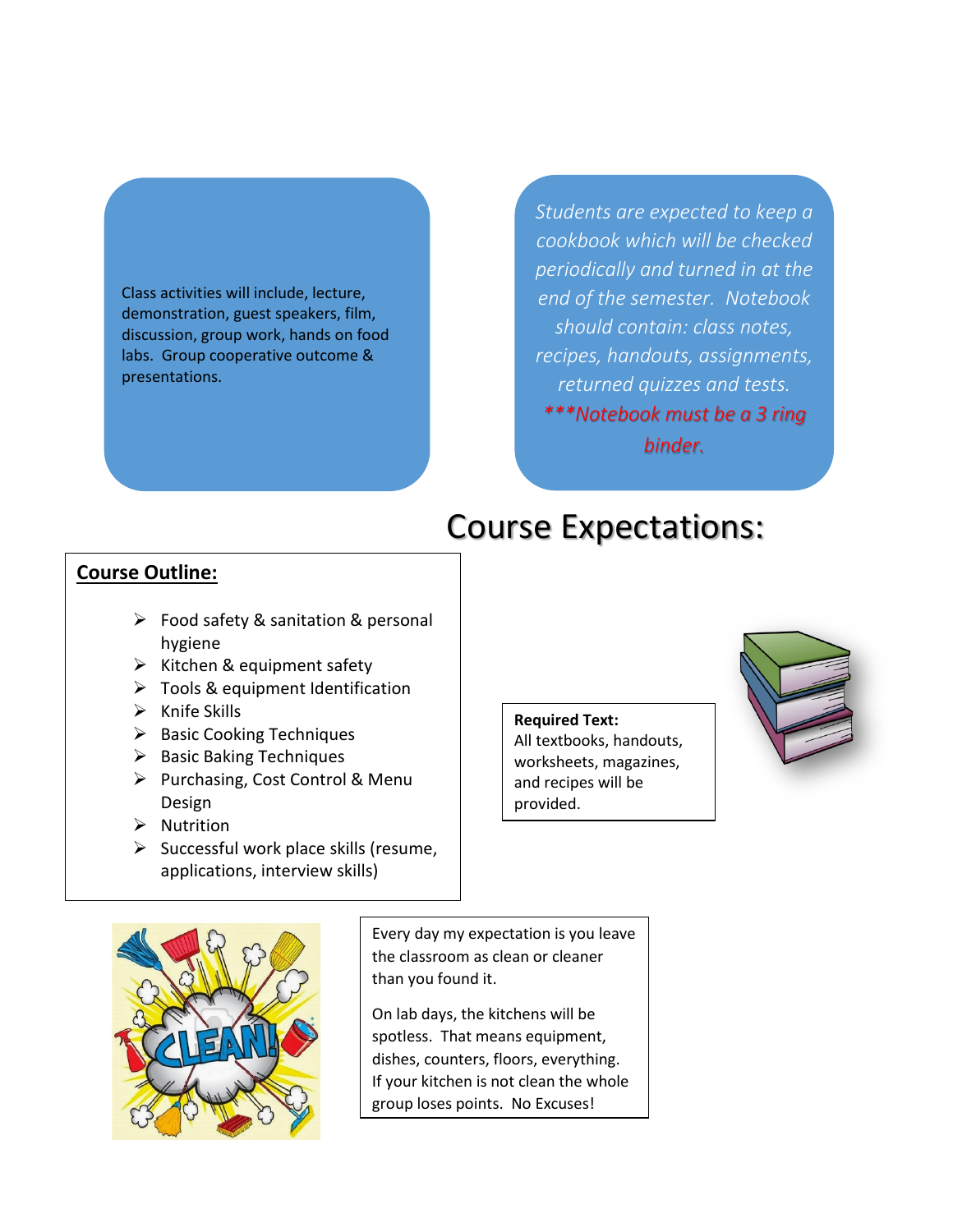

### **Evaluation Process:**

- $\checkmark$  Students will be evaluated on class & food lab participation.
- $\checkmark$  Evaluated on safety & sanitation procedures in labs
- $\checkmark$  Appropriate dress and hair restrained on lab days
- $\checkmark$  Demonstrate personal hygiene
- $\checkmark$  Quizzes & examinations
- $\checkmark$  Cookbook



## **Grading Policy:**

- Attendance, Punctuality and work ethic 40%
- ❖ Class & lab participation 30%
- Quizzes/exams 30%

 $90\% - 100\% = A$ 80%-89% = B

- 70%-79% = C
- 60%-69% = D

59% & below = F

If the student is failing, parents/guardians

will be notified in advanced of grade posting.

## **Keys to success:**

- Be on time & ready to work.
- Be engaged
- Students will have respect for the instructor, fellow classmates, self, equipment, and kitchen/classroom.
- Students will maintain a clean & sanitary work environment
- Respect your teacher, your classmates, guests, the equipment, and the kitchen.
- **This classroom is a NO cell phone and personal electronic device zone!**

## **Required Dress on lab days:**

- Students will wear closed toed, slip resistant shoes on lab days.
- **Students will wear apron or chef coat which ever we have.**
- If hair is collar length or longer it must be restrained. This is a workplace rule.
- Students will wear skirts or pants that are knee length or longer to protect from spills.
- No dangling jewelry, preferably no jewelry on lab days.
- **Preferably no painted finger nails, if painted or acrylic, gloves must be worn.**

\*If students are not in compliance with the above rules on lab days they will not be cooking. They will have an alternative worksheet or reading assignment. They will also lose points for the day, for not dressing appropriately.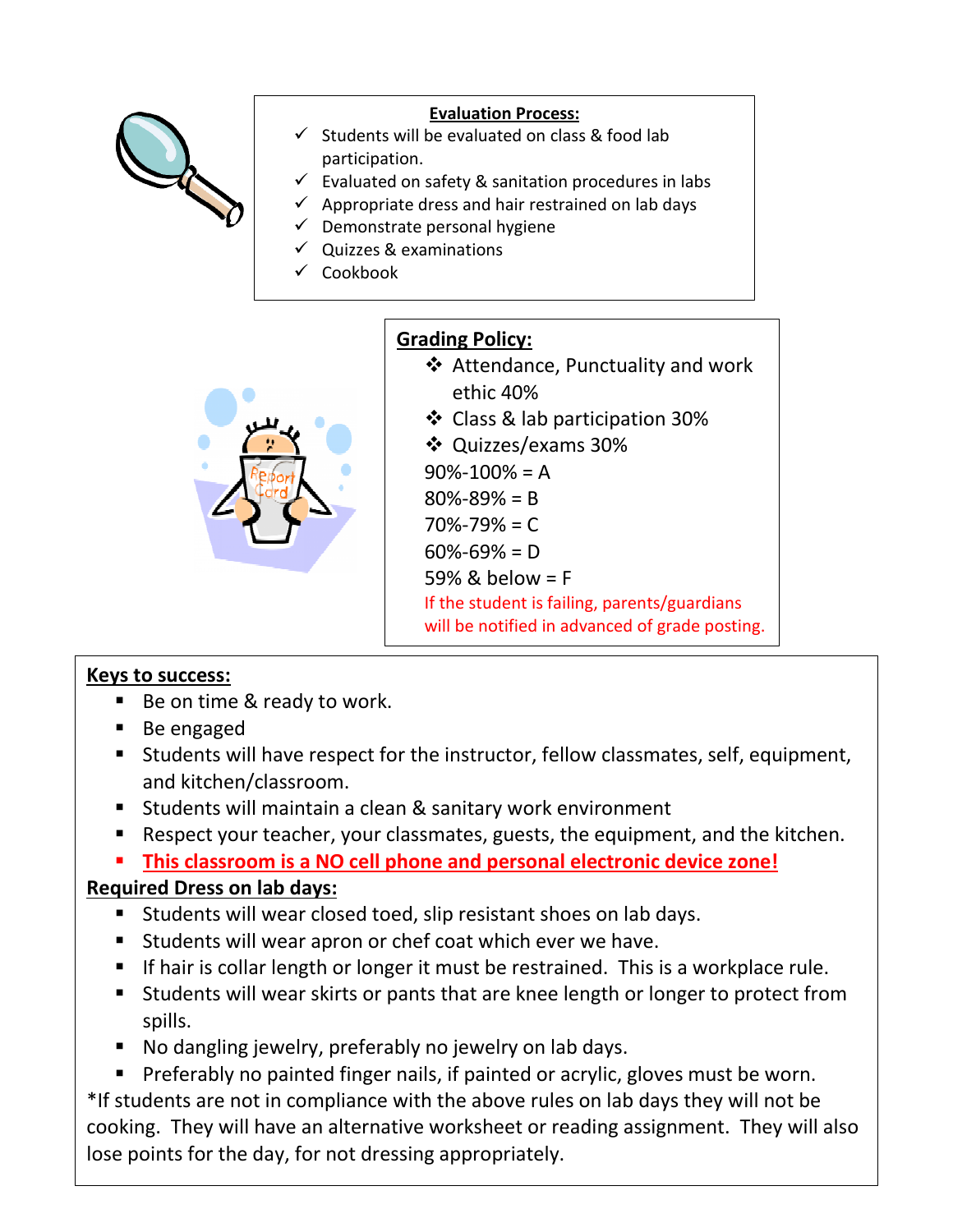

*Mission Valley ROP is committed to preparing students for the workforce. This preparation includes technical skills as well as business ethics. Mission Valley ROP does not condone cheating. Any student caught cheating on an exam or copying work (from another student or any other source: Plagiarism) will be given ONE warning and a failing grade for that assignment. Any subsequent incident will result in termination from the ROP program, a failing grade, and loss of credit.*



#### **Cell Phone Policy**

Cell phones/headphones/electronic devices are strictly prohibited and need to be put away **(Daily)** inside your pouches**. Exception:** When Chef allows it for use related to the activity/project. **Note:** If a student does not store their phone appropriately, Chef, will call to the office and the cell phone will be picked up and stored in the office and may be picked up after class is over. Your grade will be affected.

#### **Life Skills:**

This course is going to teach you skills that you'll use throughout your life such as:

- **Following directions, this is something we do from the beginning of life to the end.**
- **Being clean, neat, and organized.**
- **Learning to be a leader.**
- **Being a team player.**
- **Being respectful.**
- **Using good manners (please, thank you, etc.)**

Dear Parents:

Thank you for the privilege of getting to work with your student this 2018-2019 school year. I want to keep an open communication between you and myself. Please don't hesitate to contact me if you have any questions. I'm excited and looking forward to a great school year.

**Chef Roberts**